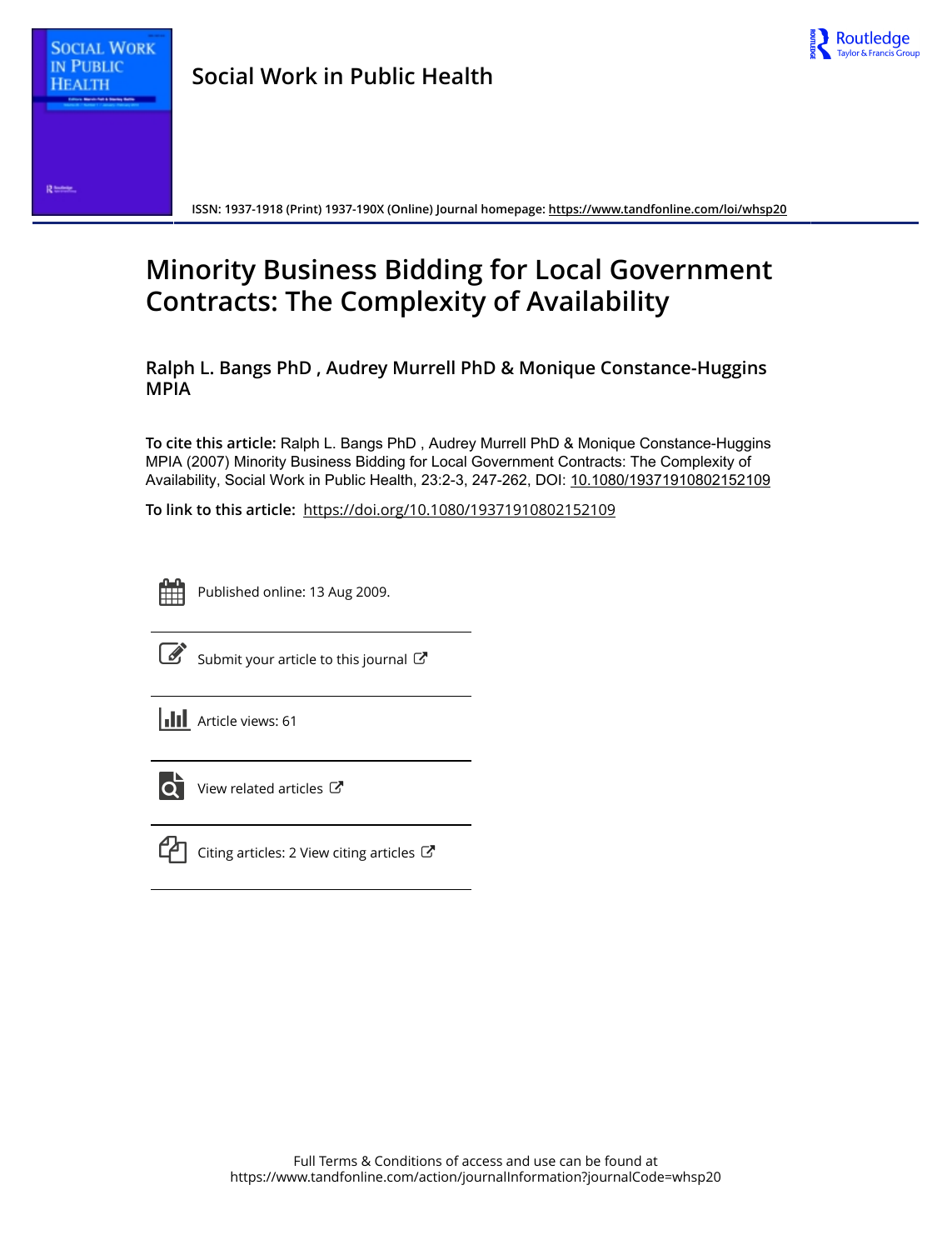# Minority Business Bidding for Local Government Contracts: The Complexity of Availability

Ralph L. Bangs Audrey Murrell Monique Constance-Huggins

**SUMMARY.** While minority-business enterprises (MBEs) have gained some access to local government contracts during the last three decades, these firms continue to receive a small share of local government contract spending relative to the number of available firms. Researchers have suggested two general explanations for the low representation of MBEs in contract awards: (1) lack of qualifications and capacity among MBEs, and (2) public and private discrimination against MBEs in contracting processes. This study on prime contract opportunities in a Northern central city and county with a large minority population finds that low bid rates greatly contribute to the low MBE shares of prime contracts

Available online at http://swph.haworthpress.com © 2007 by The Haworth Press. All rights reserved. doi:10.1080/19371910802152109 *247*

Ralph L. Bang, PhD, is Associate Director of the Center on Race and Social Problems, University of Pittsburgh.

Audrey Murrell, PhD, is Associate Professor in the Katz Graduate School of Business, University of Pittsburgh.

Monique Constance-Huggins, MPIA, is Research Associate in the University Center for Social and Urban Research, University of Pittsburgh.

This research was supported by a grant from the Center on Race and Social Problems and a grant from the University Center for Social and Urban Research at the University of Pittsburgh.

<sup>[</sup>Haworth co-indexing entry note]: "Minority Business Bidding for Local Government Contracts: The Complexity of Availability." Bangs, Ralph L., Audrey Murrell and Monique Constance-Huggins. Co-published simultaneously in *Social Work in Public Health* (The Haworth Press) Vol. 23, No. 2/3, 2007, pp. 247- 262; and: *Racial Disparity in Mental Health Services: Why Race Still Matters* (ed: Ralph L. Bangs, Edmund M. Ricci, and Larry E. Davis) The Haworth Press, 2007, pp. 247-262. Single or multiple copies of this article are available for a fee from The Haworth Document Delivery Service [1-800-HAWORTH, 9:00 a.m. - 5:00 p.m. (EST). E-mail address: docdelivery@haworthpress.com].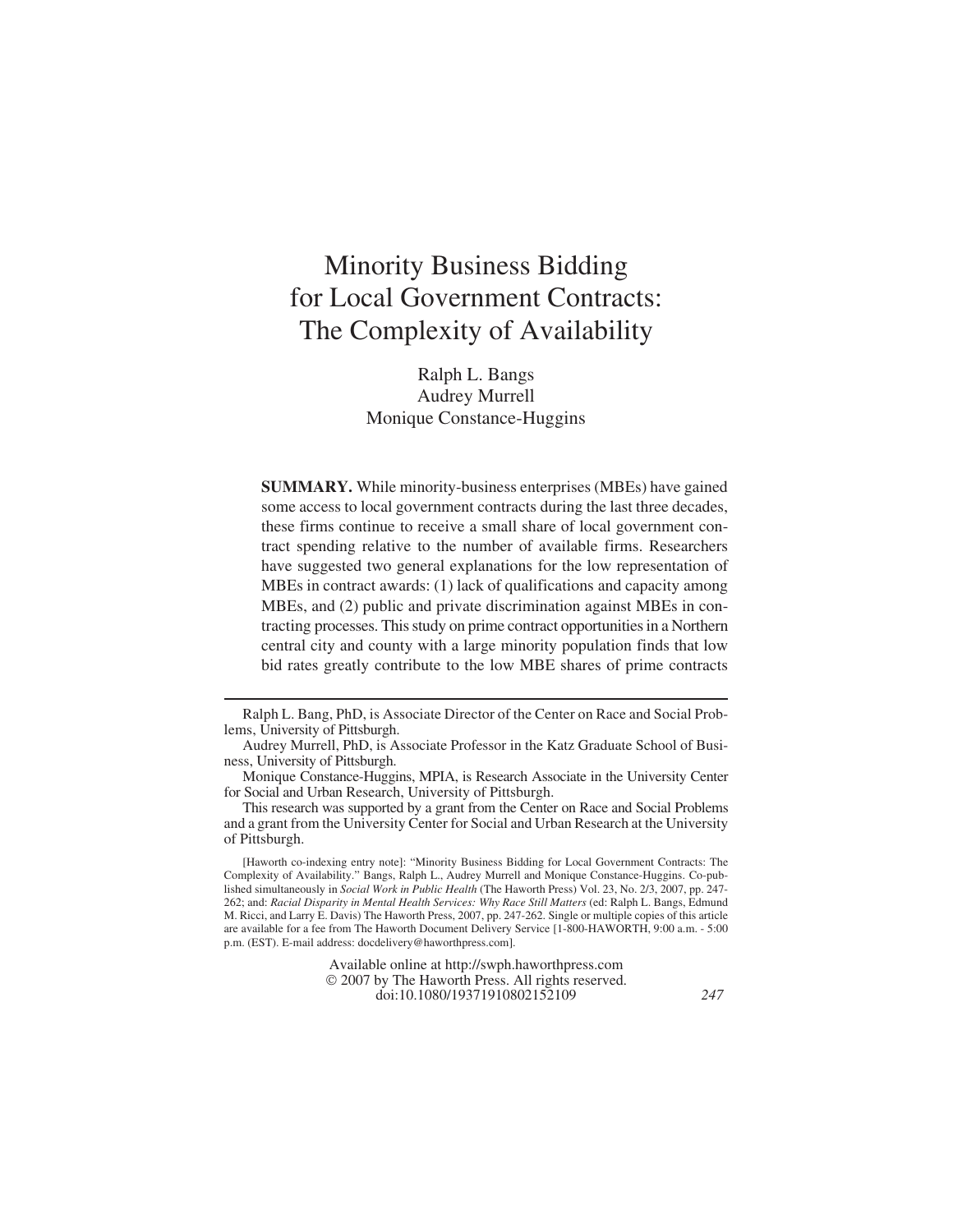and that bidding is reduced by both local government processes and characteristics of the firms. Some implications of these findings are that local governments need to: (1) monitor MBE shares of prime contract bids by size of contract and use share of bids as one measure of program and organizational effectiveness; (2) identify MBEs that are qualified for prime contracts and encourage and help interested firms to submit competitive bids; and (3) ensure that local government policies and practices do not diminish access to information about prime contract opportunities for qualified and interested minority firms. Another implication is that bidders lists should not be a primary basis for determining MBE availability, since many qualified and interested MBEs do not bid because of perceived barriers in local government.

**KEYWORDS.** Minority businesses, contracting, local government, discrimination, availability,*Croson*, social capital, United States of America

## *INTRODUCTION*

Since the 1970s, minority business enterprises (MBEs) increased in number and size, expanded in business services and other industries where MBEs were previously underrepresented, and began selling to corporations, government, and other formerly closed markets (Bates, 1995, 1999, 2001). Affirmative action programs by federal, state, and local government helped to promote minority business development and increase minority business access to public contracting markets (Boston, 1999).

The issue of MBE access to public contracting markets is particularly relevant to urban areas, which often have large concentrations of minority people, workers, and businesses. In 1974, the "Atlanta Plan," developed by Mayor Maynard Jackson, was the first city program to require that local government and prime contractors achieve substantial goals for minority participation in contracting. The program was designed to overcome the effects of past and present discrimination against MBEs, and it became a model for hundreds of other local governments. However, the 1989 Supreme Court decision, *City of Richmond v. J. A. Croson Co.* (488 U.S. 469), required a higher standard of evidence of discrimination to justify minority business programs with race-based goals and caused many cities to cut back affirmative action programs.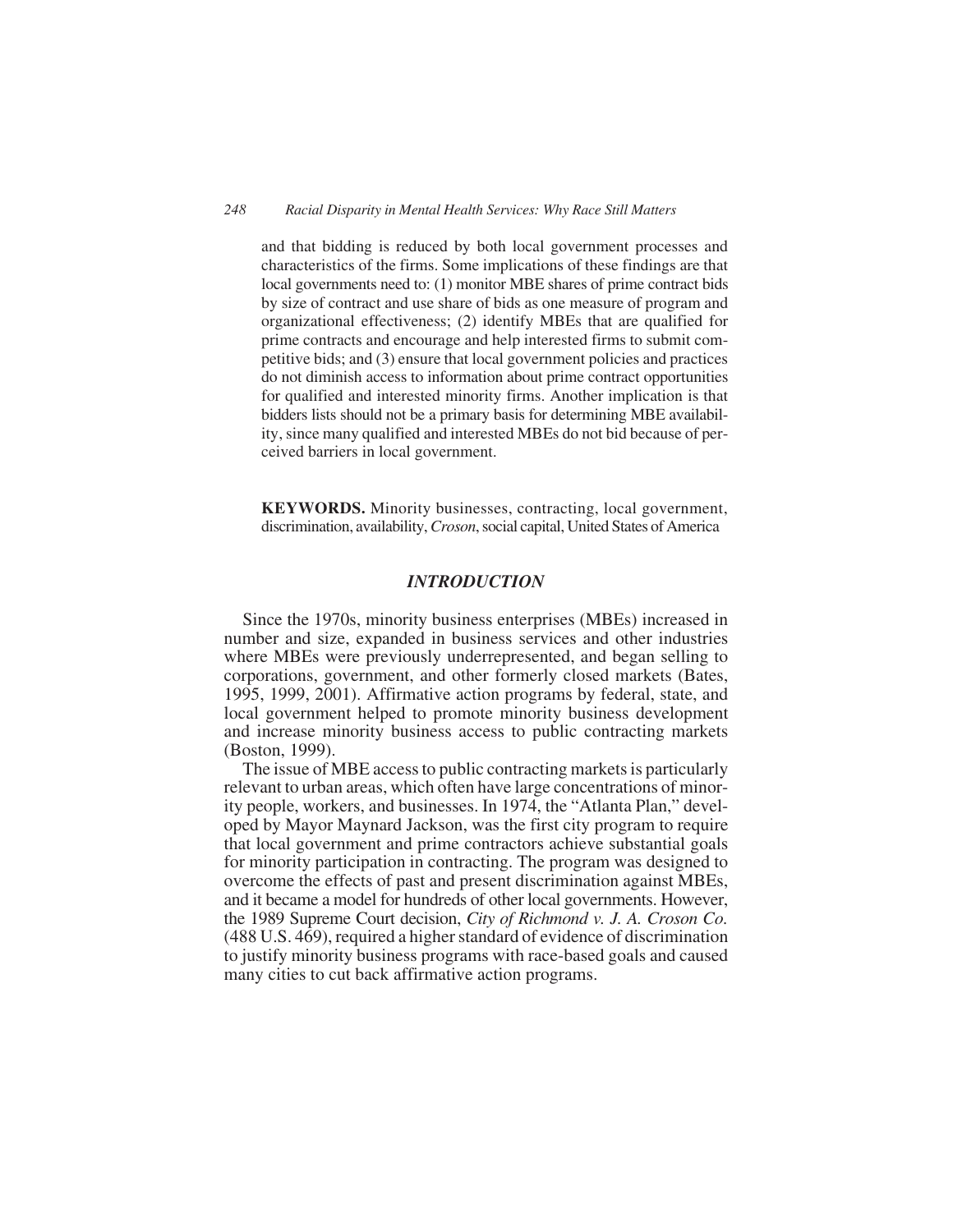Today, MBEs have access to only part of the contracting opportunities in local government. A review by Enchautegui et al. (1997) of disparity studies found:

- MBEs receive about 42% of the local government spending that would be expected based on the availability of ready, willing, and able MBEs for prime contracts and subcontracts.
- African American, Hispanic/Latino, and Asian American firms receive about twice as much contract spending from local governments that have affirmative action programs than from local governments without them.
- Even with affirmative action programs, African American, Hispanic/ Latino, and Asian American firms receive only about 50% of the contract spending expected from local government based on the availability of these firms.

Researchers have suggested two major reasons for the low utilization of MBEs in local government contracting: (1) lack of MBE qualifications and capacity, including the effects of past discrimination; and (2) current discrimination by public and private organizations. La Noue (1994, 1998, 2002) has argued that minority-owned firms receive a low share of contracts because of a lack of qualifications and capacity. These limitations can include non-qualification for specific contract opportunities; qualification for the work, but inadequate capacity; qualification and adequate size to perform the work, but inadequate time to perform the work; and qualification and availability but inadequate size and less experienced and competitive than non-minority firms.

Enchautegui et al. (1997) provide another framework for understanding factors that affect qualifications and capacity. They note that MBEs, compared to non-MBEs, often have less financial, social, and human capital and less access to White consumer markets. MBEs have limited financial capital because these business owners have lower income and wealth and less ability to borrow money from friends, family, and lending institutions. MBEs are disadvantaged in social capital because their business, family, and other networks give them less access to business opportunities. Minority business owners also tend to be disadvantaged in human capital, such as education, business experience, and work experience, which can greatly affect the capabilities of MBEs. Further, lack of access to White consumers can substantially limit the size and capabilities of MBEs.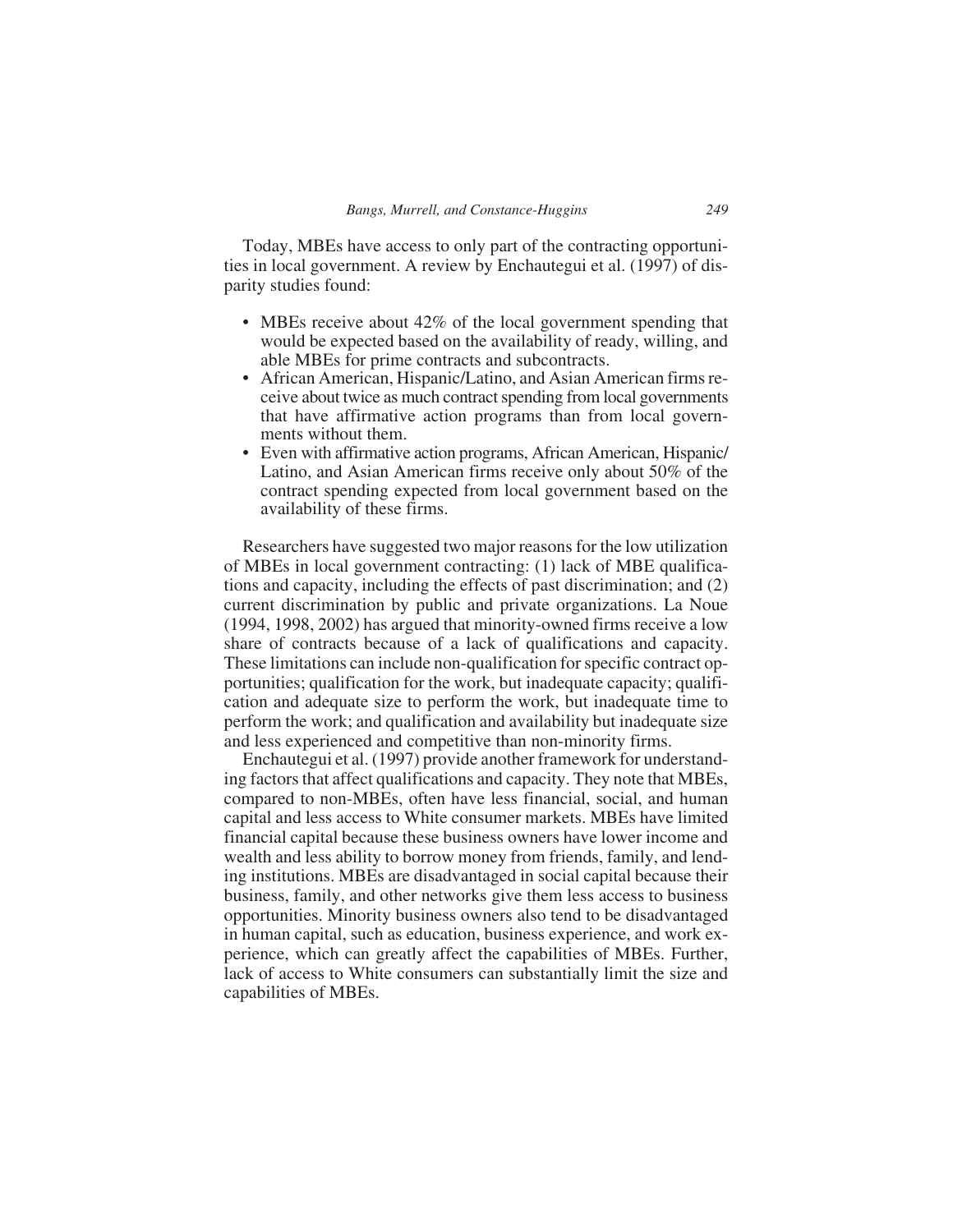However, lack of qualifications and capacity cannot be the only reason for low MBE participation in contracting. Many disparity studies in recent years have focused on MBEs with adequate qualifications and capacity for local government contracts and nevertheless found MBE under-representation. For example, Mason Tillman Associates (2000) controlled for race of firm, qualifications for the industry category of prime contract opportunities, and size of contract and found the disparities shown in Table 1 for African American firms in relation to prime contracts under \$500,000 issued by the City of Pittsburgh and its authorities from 1996 through 1998.

Several scholars have provided evidence to support a second major explanation–that MBE shares of local government contract spending are low because of discriminatory practices in local government contracting processes and in private markets for loans, bonds, supplies, and other business needs. Feagin and Imani (1994) provided anecdotal evidence based on a survey of African American contractors, and Myers and Chan (1996) and Bates (2001) used regression analysis to show that discrimination is a likely explanation. Enchautegui et al. (1997) also pointed out that racial and ethnic discrimination often cause MBEs to have less financial, social, and human capital and less access to White consumer markets. For example, discrimination in employment and lending reduces financial capital, exclusion of minorities from White social groups reduces social capital, discrimination in education and contracting limits the skill and experience of minority business owners, and White customers who refuse to shop at minority businesses and racial segregation in housing limit the size and capabilities of MBEs.

Discrimination in public contracting processes includes using restrictive specifications in contract announcements to give contracts to

|                                    | MBE % of            | MBE % of           |  |
|------------------------------------|---------------------|--------------------|--|
| <b>Industrial Sector</b>           | <b>Avail. Firms</b> | <b>Contract \$</b> |  |
| Construction                       | 13.4%               | 4.1%               |  |
| Architecture & Engineering         | 7.4%                | $0\%$              |  |
| <b>Other Professional Services</b> | 13.1%               | 8.5%               |  |

TABLE 1. MBE Availability and Utilization in Prime Contracts Under \$500,000, City of Pittsburgh, 1996-98

Adapted from: Mason Tillman Associates, 2000.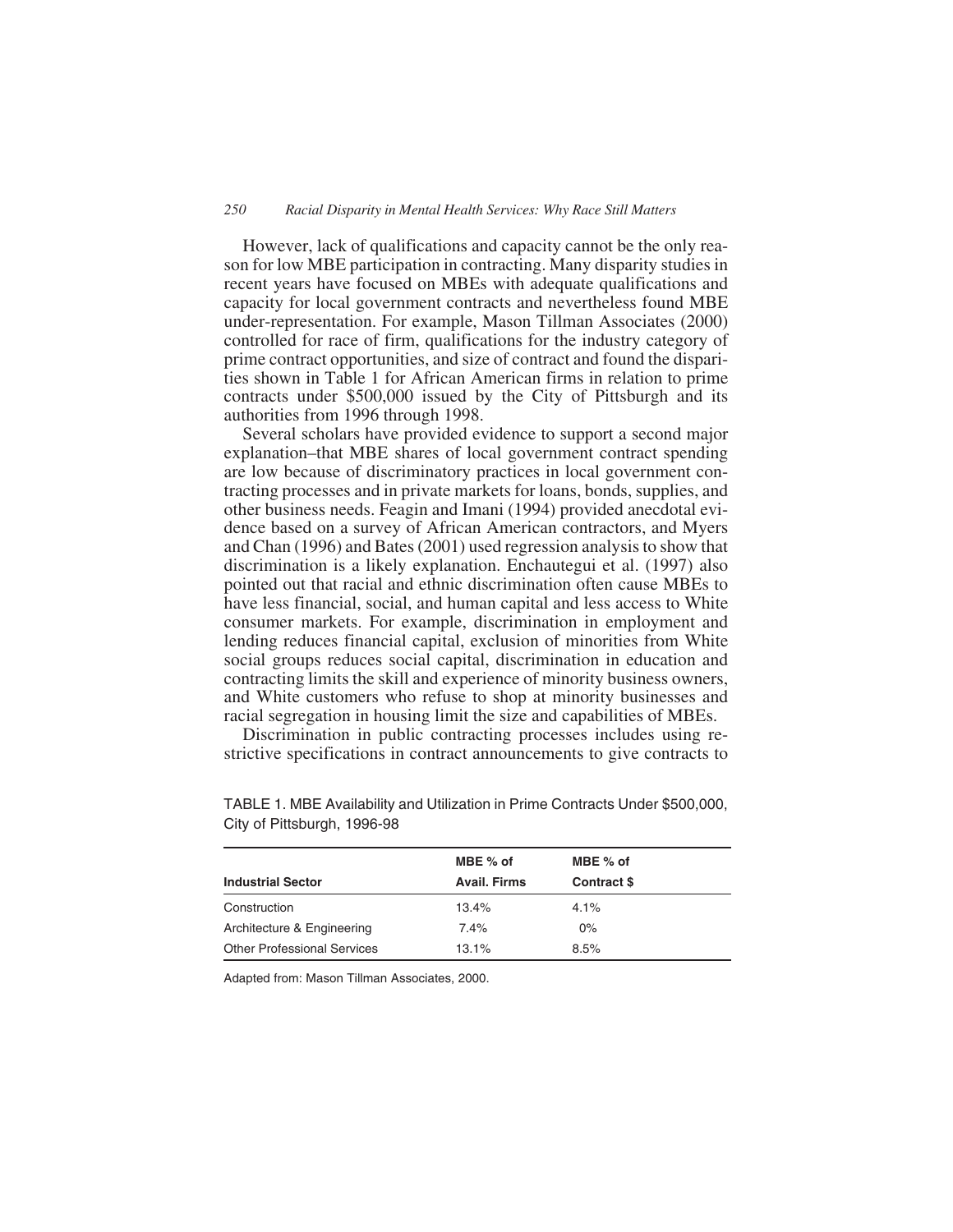preferred contractors; providing less information or late information to minority firms about contract opportunities; awarding contracts to majority firms with unrealistically low bids and later amending contracts to increase payments to majority contractors; rebidding or using subjective judgments in order to deny contracts to minority firms; awarding contracts to minority firms that act as fronts for majority firms; receiving MBE quotes for subcontract work and then asking majority firms to beat the MBE price; and using late payments, hostility, or sabotage to make contract work more difficult for minority firms. MBEs are discriminated against in private markets in several ways. For example, MBEs are rejected at higher rates and receive smaller business loans and bonds than White businesses with similar financial circumstances, and suppliers charge MBEs higher prices than White firms (Enchautegui et al., 1997).

Efforts to determine contracting discrimination by local governments against minority firms have been greatly affected by the 1989 Supreme Court *Croson* decision. The Court said that general societal discrimination or past discrimination by an entire industry were not evidence of current contracting discrimination and could not justify race-based contracting programs by local government. The Court provided guidelines for obtaining adequate evidence: "Where there is a significant statistical disparity between the number of qualified minority contractors willing and able to perform a particular service and the number of such contractors actually engaged by the locality or the locality's prime contractors, an inference of discriminatory exclusion could arise."

However, there is no definitive means for identifying which MBEs are "qualified, willing, and able" in relation to local government contracts. Many approaches have been used, and none of them are fully satisfactory (Bates, 1999; Enchautegui et al., 1997).

One source that clearly should not be used is a list of all MBEs, such as from the U.S. Census Bureau's Survey of Minority-Owned Business Enterprises. Not only does this source include firms that are neither qualified for nor interested in government contracts, but the source actually underestimates MBE availability rates. Rates are underestimated since the MBEs share of the pool of firms qualified for and interested in government work is larger than the MBE share of all existing firms. MBEs are a larger share of the pool of qualified and interested firms because MBEs are more interested than majority firms in government work, in part because MBEs face greater discrimination in private than in government markets (Enchautegui et al., 1997).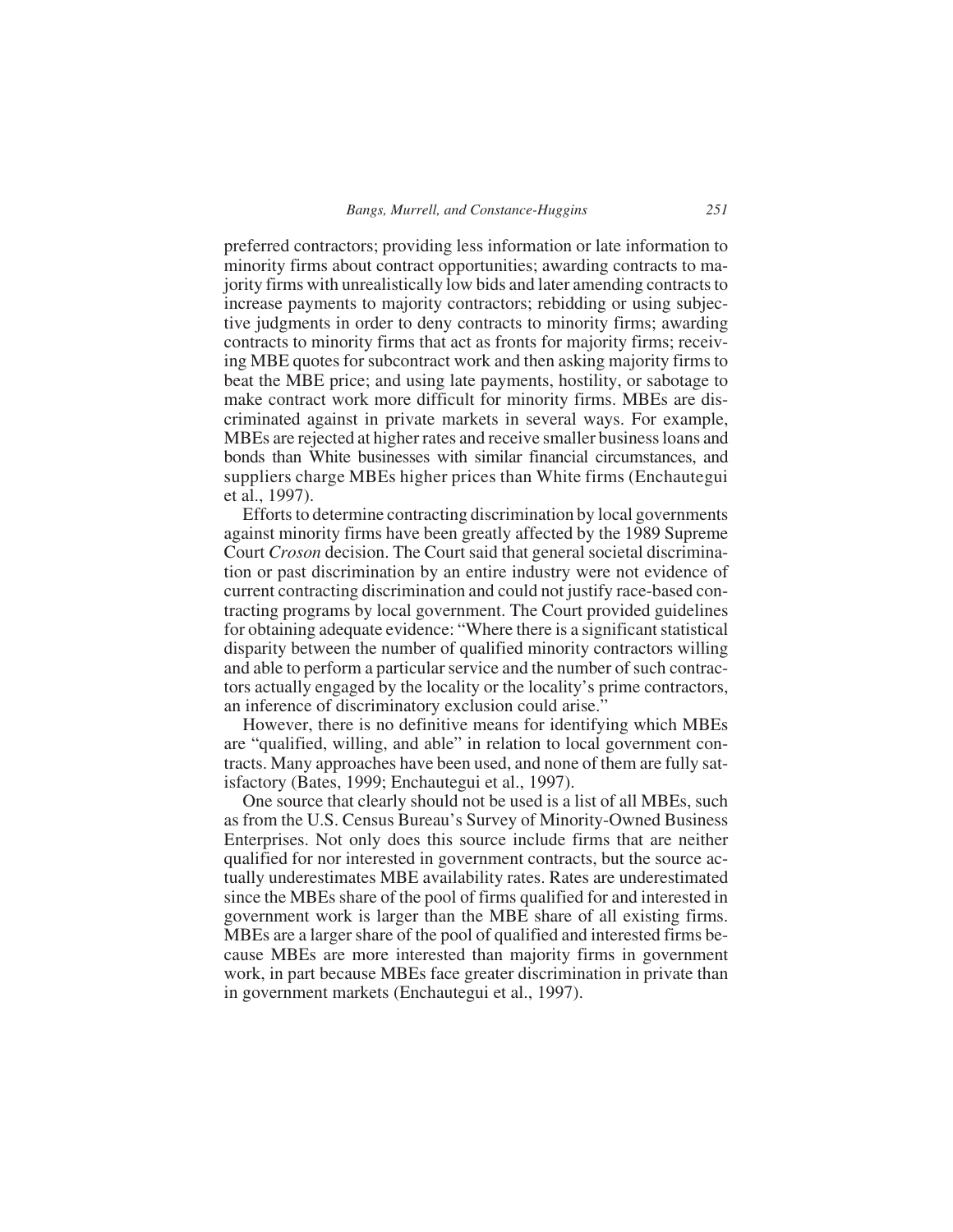It is also not advisable to rely on a list of actual bidders, as suggested by La Noue (1998), to determine MBEs qualified, willing, and able to perform local government contracts. The act of bidding does not actually indicate qualification, and qualified MBEs may be unable to bid due to lack of bid information and outreach by local government officials (Boston, 1999).

While it is likely that discriminatory practices that withhold bid information from MBEs reduce MBE bid rates, it may also be the case that perceptions of discrimination and exclusion *cause* qualified and interested MBEs to decide not to bid (Enchautegui et al., 1997). However, little evidence on this is known to exist. One exception is noted in work by Mason Tillman Associates (1996). They found that MBEs submitted only 3.3% of the bids to a government consortium in Oregon, even though these firms constituted 10.9% of available firms, and found that some MBEs reported they were willing to work for the consortium but did not bid because of perceived discrimination in contracting processes. No statistical evidence showing that MBEs choose not to bid due to perceptions of discriminatory barriers is known to exist.<sup>1</sup>

In this article, we explore choosing not to bid as a reason for low levels of MBE contracting with local government. Specifically, we measure to what extent MBEs with basic information on prime contract opportunities in local government submit bids in a Northern central city and county and examine qualifications data and survey data to explain why MBEs decide not to bid. We also discuss the policy implications of the findings.

# *METHODOLOGICAL APPROACH*

The research questions for this study are:

- 1. To what extent do certified MBEs in a Northern urban area bid on local government prime contracts of \$25,000 or more?
- 2. Why do some local MBEs *not* bid on local government prime contracts of \$25,000 or more?

To determine the extent of MBE bidding on local government prime contracts, we first identified all prime contract opportunities of \$25,000 or more from central city and county governments and their authorities in a Northern metropolitan area. We chose contracts of \$25,000 or more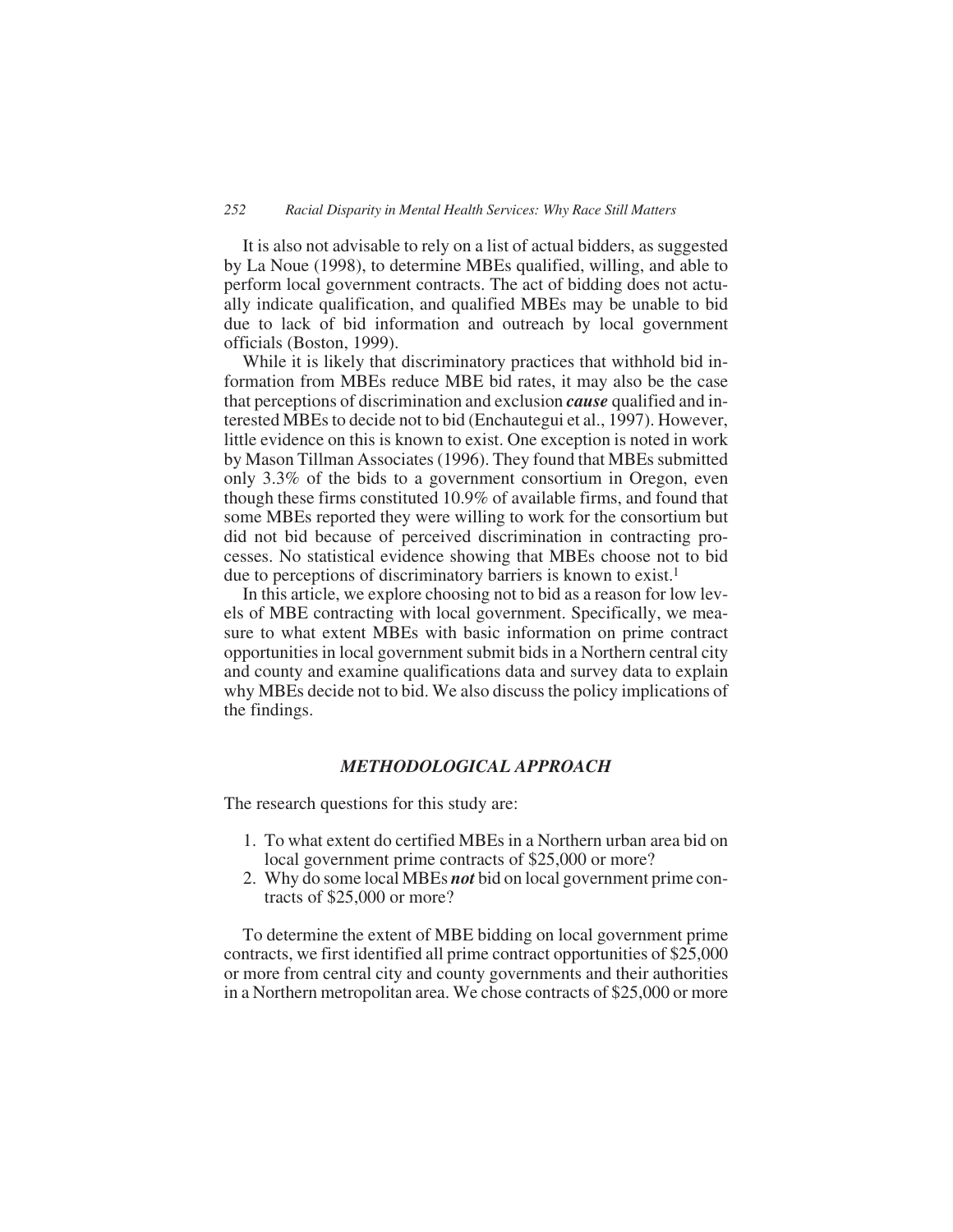because a disparity study for the central city and its authorities showed that MBEs received mostly small contracts and received few contracts of \$25,000 or more, which resulted in a low MBE share of total contract spending.

Prime contract opportunities were identified by checking local newspapers and web pages for announcements and by requesting and receiving information directly from local governments. The likely size of contracts was determined from the public announcements and by calling local government agencies. We identified 131 prime contract opportunities that were likely to be \$25,000 or more during the period January through April 2004.

Information on the contract opportunities was then provided by phone, email, or fax to all MBEs that were located in the metropolitan area, certified as minority-owned businesses according to at least one of three local certification services,<sup>2</sup> and certified for work in the industry category (construction, professional services, etc.) relevant to a particular contract opportunity. Using these criteria, we located 91 unique MBEs in the region that matched at least one of the 131 prime contract opportunities of \$25,000 or more, and we found that 65 of these 131 contract opportunities had at least one MBE match. The total number of matches between the 91 local MBEs and the 65 local government prime contract opportunities was 384, which represented the total number of bid opportunities which appeared to match qualifications of MBEs interested in local government contracts. We then monitored bid openings and contract awards through the end of June 2004.

To determine why qualified MBEs were or were not bidding, we conducted a survey of MBEs by fax, with phone and email follow-up. Of the 215 MBEs on the local certification lists, we were able to contact 184. Of these, 102 (55%) completed the survey. A description of the firms who responded to our survey is provided in Table 2.

In the survey, we asked the MBEs to respond to a series of eight questions aimed at identifying reasons for not bidding on local government prime contracts. These questions were derived from previous research that identified potential reasons why MBEs don't participate in government contract opportunities (Bates, 2001; Chell & Baines, 2000). Each question was presented on a 1-5 Likert scale with level of agreement being the focal dimension. The possible reasons for not bidding were:

- not successful in the past
- difficult to get information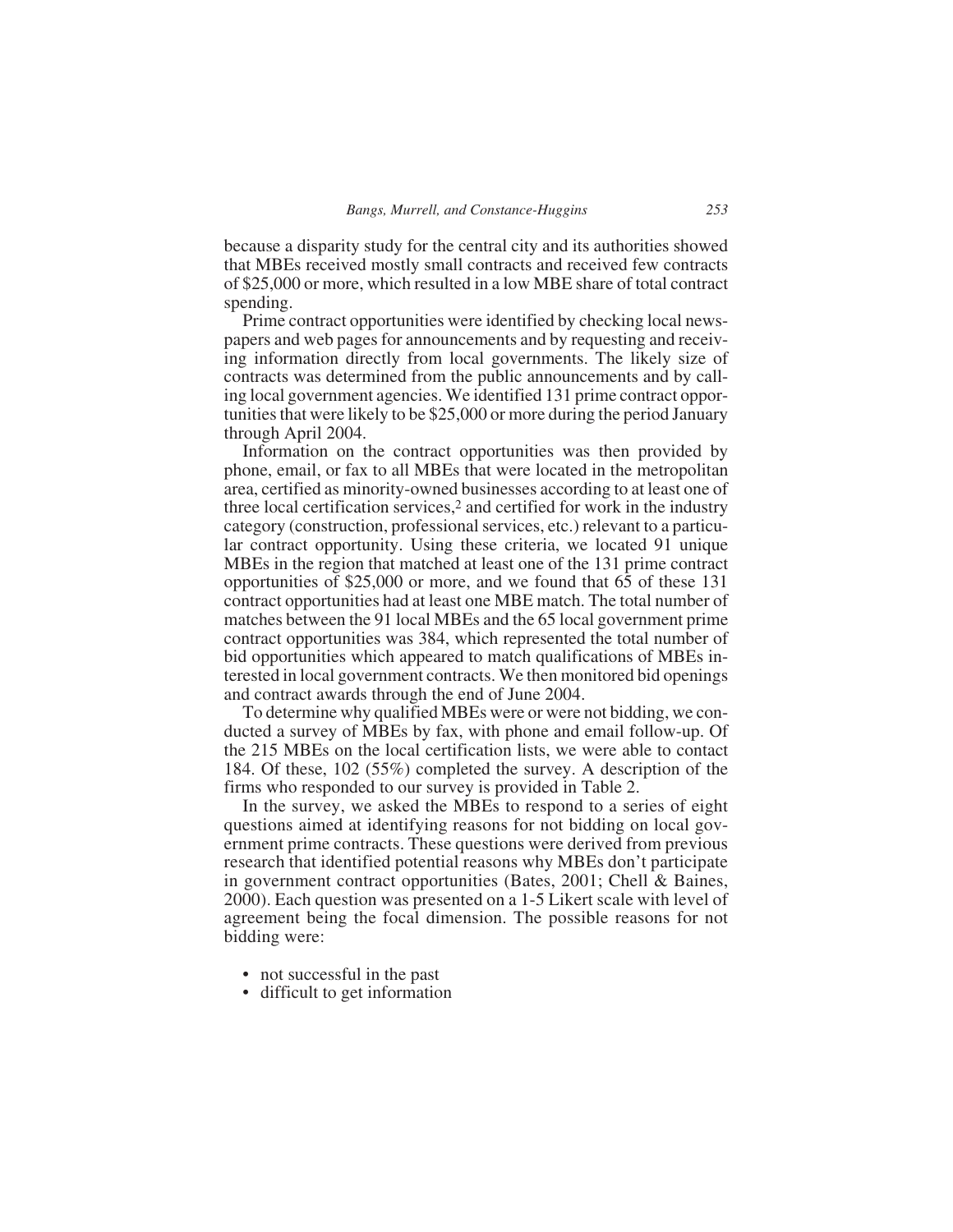| Industry                                   | N            |
|--------------------------------------------|--------------|
| Service                                    | 49 (50%)     |
| Construction                               | 29 (30%)     |
| Engineering/Architectural                  | 6(6%)        |
| <b>Broker</b>                              | 4(4%)        |
| Supplier                                   | 9(9%)        |
| Manufacturing                              | $1(1\%)$     |
|                                            | 98 (100%)    |
| <b>Area/Location</b>                       |              |
| <b>Inside County</b>                       | 81 (79%)     |
| <b>Outside County</b>                      | 21(21%)      |
| Firms with Current Bonding                 | 36 (35%)     |
| Firms with Prior Prime Contract Experience | 63 (62%)     |
| Dollars of Prior Prime Contracts (range)   | $$1k - $12m$ |

TABLE 2. Profile of MBE Respondents to Survey

- takes too much time and expense
- bidding process is unfair
- have not received payment from previous contracts
- difficult to get bonding, do not have right contacts
- lack technical expertise

We also asked an open-ended question about other reasons for not bidding.

There are many advantages to the methodological approach that we used. First, we used a set of MBE firms that had passed rigorous certification standards and procedures, including written proof of ownership and control, site visits, and interviews. This step ensured that we were studying only legitimate MBEs. Second, we studied contract opportunities of \$25,000 or more in order to study bidding for the size of contracts in which MBEs have a low share of contract awards according to a disparity study for the central city.

Third, we focused on bids because prime contract awards based on bidding are supposed to be open and objective decisions in which the bidder with the lowest price receives the contract so long as the firm meets the basic requirements for the work. Thus, prime contract awards provide a quantifiable and verifiable outcome measure. We did not fo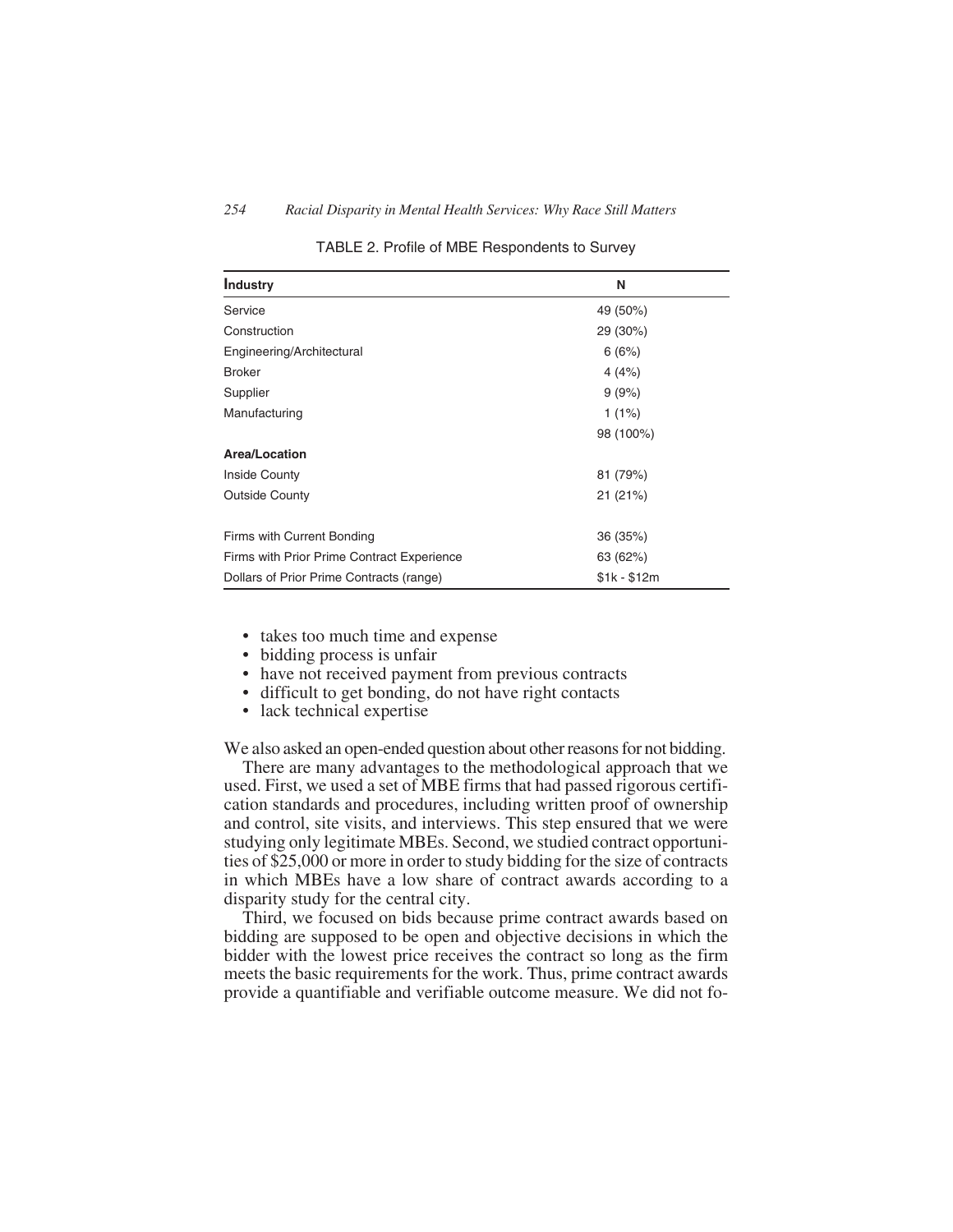cus on prime contract awards, such as for many professional services, in which proposals are submitted by a pool of prequalified firms and a committee or person decides somewhat subjectively which firm is most qualified to do the work at a reasonable, but not necessarily, lowest price.

Fourth, we studied a wide range and large number of contract opportunities of \$25,000 or more for which certified and qualified MBEs appeared to exist. Fifth, we provided information on bid opportunities to every MBE in the same industry as the available work. This eliminated the issue that MBEs may lack basic information on the requests for bids issued by a local municipality.

#### *RESEARCH FINDINGS AND DISCUSSION*

#### *Contract Bidding*

For the 131 contract opportunities, there were a total of 108 bid openings where there was at least one bidder. Among the 23 contract opportunities not counted in the bidding data are three bid openings with no bidders, one contract opportunity that was cancelled after bids were opened, one contract opportunity where most bids were less than \$25,000, and 18 that did not yet have bid openings or did not have bid information available by the date of tabulation. For the 108 bid openings, there were 376 bidders and 101 contracts awarded. While the average number of bidders was 3.5 per contract opportunity, nearly half of the bid openings had two or fewer bidders.

While most prime contract awards were listed with unit prices and no total cost, total contract dollars were available for 41 prime contract awards. Of these, 39 awards had low bids of \$25,000 or more, and two were less than \$25,000. The 39 awards of \$25,000 or more had a total value of about \$11.4 million. Of the 39 awards, 15 (38%) were \$25,000 to \$99,999, 17 (44%) were \$100,000 to \$499,999, and 7 (18%) were \$500,000 or higher.

Of the 376 bidders, ten certified MBEs in the region submitted twelve, or 3.2%, of the bids. The MBEs represented 11% of the 91 certified MBEs that were found to be qualified for at least one of the local government contract opportunities. This is a surprisingly low rate because these MBEs had demonstrated some interest in local government contracts by completing the extensive work needed to meet certification requirements. One bid was submitted by an MBE that was located out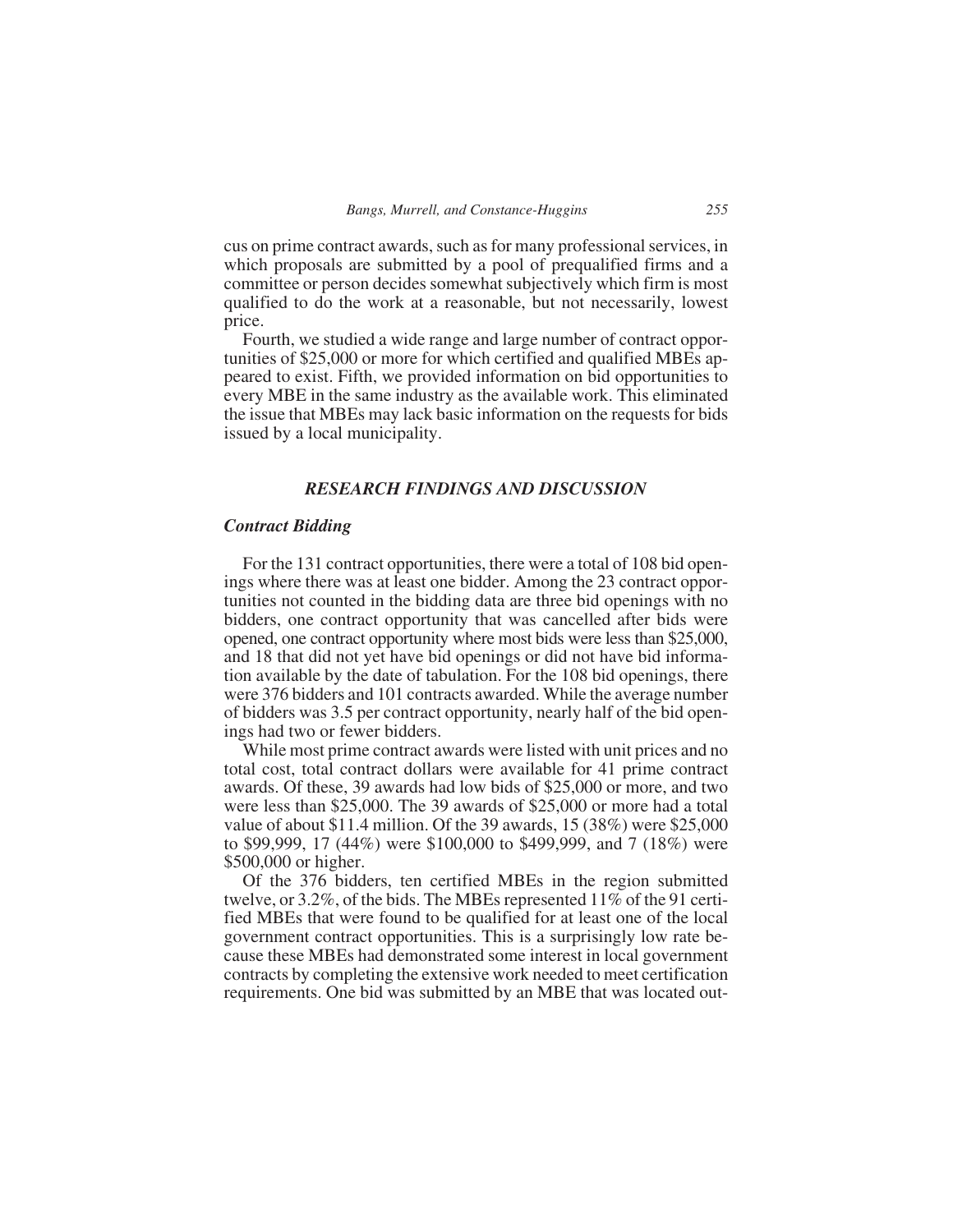side the region but was certified locally. No award decision had been made on this contract at the time of this study. No list of available non-MBEs exists, so it is not possible to calculate the percent of non-MBEs that submitted bids.

#### *Contracts Awarded*

Of the twelve regional MBE bids, one was low but was rejected because of incomplete bid information, and three others were low and received contracts. Thus, MBEs received only three (3%) of the 101 prime contracts awarded for \$25,000 or more. The 3% MBE share of awards is slightly below the 3.2% MBE share of bids submitted, but the difference is not statistically significant because of the small number of cases.

One way to measure success is to compare MBE and non-MBE rates for number of contracts awarded divided by number of bids submitted. While MBE bidders from the region had an award rate of 25% (three contract awards out of twelve MBE bids), other bidders had an award rate of 27% (98 contract awards out of 364 bids). The difference in rates could be due to chance because of the small number of MBE cases.

Two of the three MBE contracts contained total dollars awarded. These two contracts totaled \$271,000, which represented 2.4% of the \$11.4 million value of the 39 prime contracts with total value available and worth at least \$25,000.

#### *Proportion of MBE Bid Participation*

As noted previously, the ten local MBEs that submitted bids were not the only qualified MBEs in the local area. When we matched contract opportunities to MBEs, we found that 91 local MBEs were in the same industry as work required. In addition, about 71% (51 of 72) of the MBEs responding to our survey reported that they either had a contract or applied for a contract of \$25,000 or more in the last three years. Our analysis of local certification records showed that 82% (123 out of 150 certified firms) had completed a contract of \$25,000 or more in the past three years. It cannot be concluded that the small number of MBE bids and the low MBE share of contract awards were due to a lack of qualified or interested MBEs.

Since the MBE award rate per bid was about the same as that for other firms and many more qualified and interested MBEs were available to bid, we can assume that the low MBE share of contracts might be in-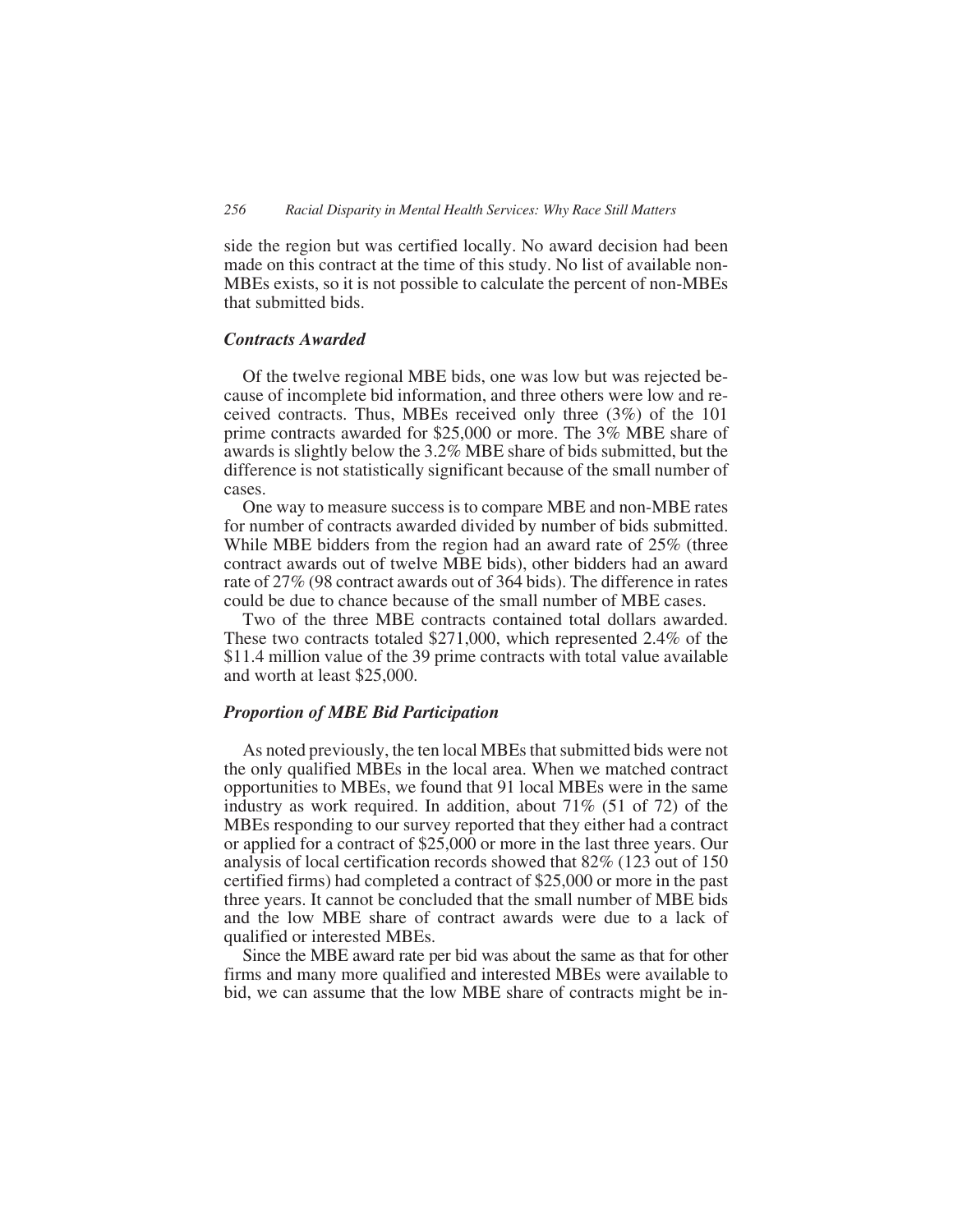creased by more bidding by local MBEs. Since many qualified and interested MBEs were available but few bid on prime contracts of \$25,000 or more, it also seems likely that MBE programs in local government and the community were not very effective in encouraging and helping MBEs to bid.

# *Survey Analysis: Low MBE Bidding*

We examined responses to our survey questions to determine some of the key reasons why these qualified and interested firms were not able or were not willing to participate in the bidding process. The means and percentages for the overall sample  $(n = 102)$  are provided in Table 3.

A majority of the firms surveyed indicated that they believe they do not have the right contacts to be successful in getting contracts (55% agreed), and about half (49%) agreed that it is difficult to get information on contracting opportunities. Open-ended responses confirmed this result. A number of MBEs commented that "other firms have inside connections so they can make their bids more competitive" and that the lack of information available to MBEs is indicative of bias in the bid-

|                                                                                                                  |      | %     |
|------------------------------------------------------------------------------------------------------------------|------|-------|
| <b>Item</b>                                                                                                      | Mean | Agree |
| I do not submit bids to government agencies because our firm has not<br>been successful in the past.             | 3.2  | 38%   |
| This firm does not submit bids because it is difficult to get information on<br>contract opportunities.          | 2.9  | 49%   |
| This firm does not submit bids because it is too expensive in terms of time<br>and resources to prepare them.    | 3.2  | 44%   |
| I avoid the bidding process with this county and city because it is unfair.                                      | 3.1  | 31%   |
| This firm does not submit bids because our firm has not received payment<br>from previous contracts.             | 4.1  | 16%   |
| This firm does not submit bids because it is difficult for this company to<br>be bonded as required for the bid. | 3.0  | 46%   |
| I do not have the right contacts to be successful in getting government<br>contracts.                            | 2.7  | 55%   |
| We lack the technical knowledge within this firm to submit competitive bids.                                     | 4.2  | 17%   |

TABLE 3. Means and Percentages for Survey Responses

Note: Responses were provided on a 1-5 Likert scale with 1-agree strongly to 5-disagree strongly.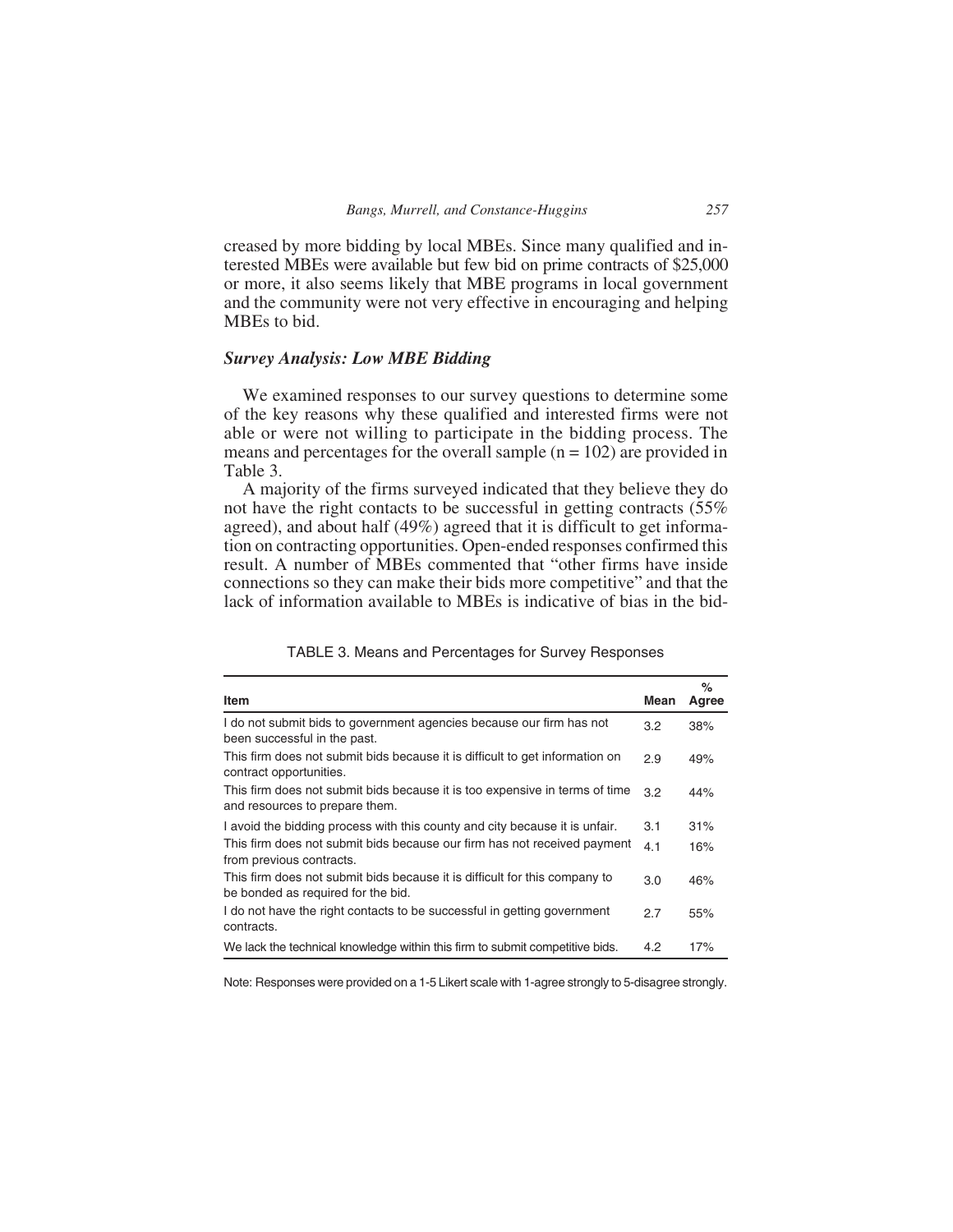ding process. The survey suggests that issues such as the timing of information and the role of information networks substantially affect the ability or willingness of MBEs to submit bids for public contracting opportunities.

Also rated as important factors were the expense and time needed to prepare bids for contracting opportunities (44%) and the financial burden of getting bonding as part of contract requirements (46%). Some of the MBEs commented that there was "no point in minorities spending money to prepare bids when they are not going to get contracts," that bidding involved "too much paperwork," and that "it's difficult for a small firm to have two or more jobs when they are required to have a 100% performance bond."

Interestingly, the issues that were lowest rated as factors in preventing MBEs from submitting bids included lack of technical experience (17%) and not receiving payments from previous contracts (16%). The issue of lacking technical expertise is important because other writers have claimed that capacity is a factor that limits MBEs availability for public contracting work. Our findings suggest that technical knowledge may not be a critical factor that limits these firms.

In order to determine whether the issue of having the right contacts and access to information are related factors, we examined correlations for the survey response data. MBE responses for not having the right contacts and having difficulty getting access to information were significantly correlated  $(r = .47, P < .01)$ . In addition, not having the right contacts was significantly correlated with perceiving the bidding process to be unfair  $(r = .31, P < .01)$  and issues related to bonding of MBEs  $(r = .01)$ .32, *P* < .01). Thus, having informal contacts is clearly related to gaining valuable access to information and to resources necessary for the bidding process (e.g., bonding).

In addition, the issue of lacking technical knowledge and the expense of the bidding process were significantly correlated  $(r = .40, P < .01)$ . This finding is further validation of the role that government-sponsored programs can play in providing needed resources to those qualified MBEs that lack technical expertise to help level the playing field in terms of public contracting opportunities. The expense of technical assistance and the bidding process appears to place an undue burden on some MBEs and affects their ability or willingness to compete for public contracting work.

Thus, the issue of disparity in the utilization of MBEs as prime contractors is directly associated with availability within the bidding process. Furthermore, this availability is driven by the capacity of the firm,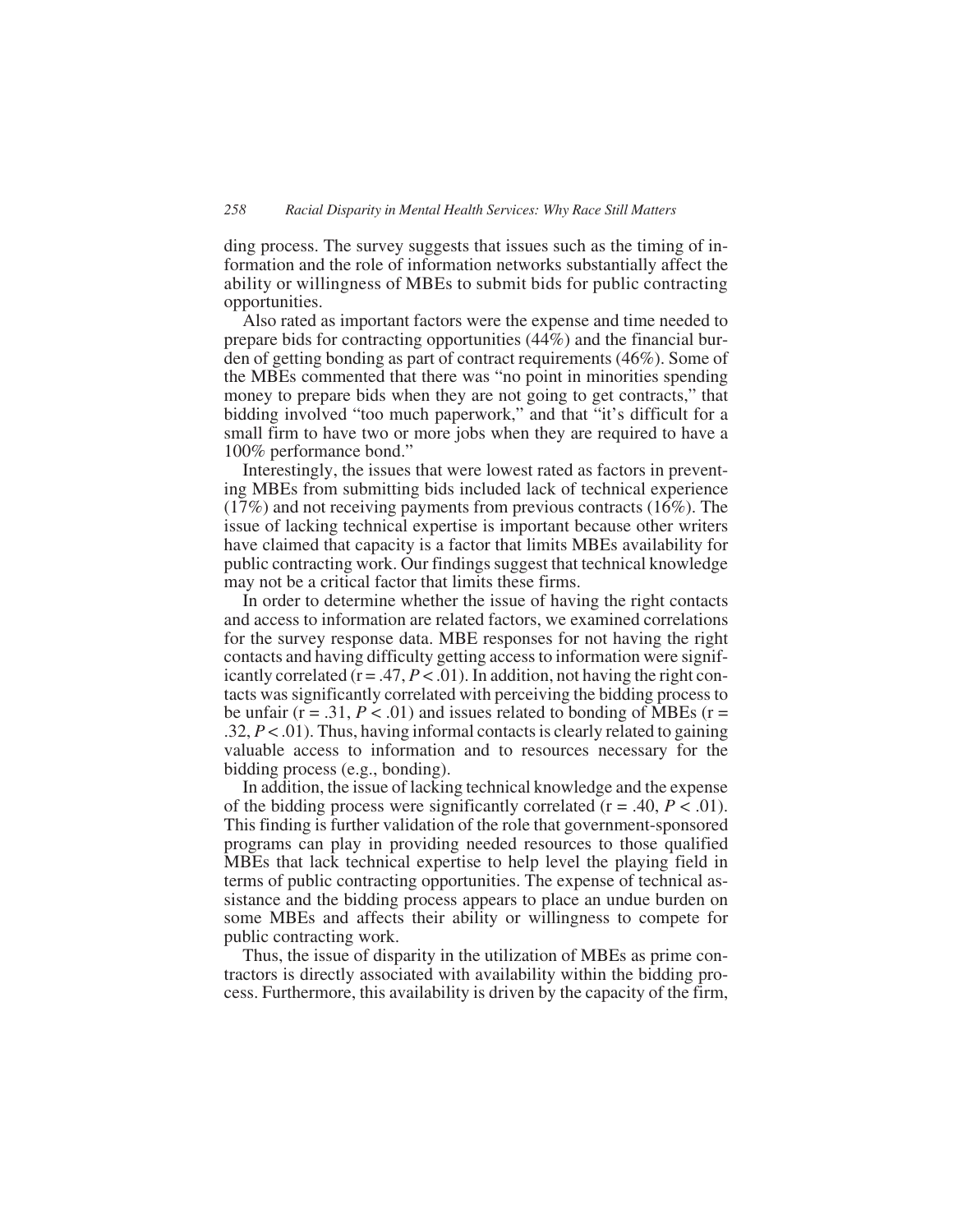having enough information to be able to bid, and the firm's willingness to participate in the bidding process.

## *CONCLUSIONS AND IMPLICATIONS*

MBEs cannot receive many contracts from local government if they do not submit bids. We found that MBEs located in a Northern central city and county submitted almost no bids for more than 100 contract opportunities of \$25,000 or more even though the MBEs were aware of the contract opportunities, were generally qualified for contracts of this size, and had an interest in obtaining local government contracts. We also found that the firms did not bid primarily because they believed they lacked the contacts and information to be able to bid and to justify the high cost of preparing bids. We did not find support for the notion that MBEs do not receive contracts because they are generally not qualified or are unable to perform contracting work. This finding contradicts previous attempts to argue that underutilization of MBEs is due to a lack of availability, strictly defined in terms of qualified and able to perform the work. For this selected pool of MBEs, the issue of having enough information to be able to bid and willingness to bid are much more important dimensions of the availability question.

Central to willingness is timely access to bidding information and access to networks of information and resources. The issue of the value of entrepreneurial networks has been examined in other work (e.g., Anderson & Jack, 2002; Chell & Baines, 2000) that provides evidence for the role that social capital factors play in the success of entrepreneurs in general and MBEs in particular. This perspective argues that informal networks provide information and resources that are both forms of what is called "social capital." This form of capital, especially in the case of entrepreneurial activity, should be evaluated on equal terms as other sources of capital (e.g., financial). In fact, Fatchamps and Minten (1999) argue that social capital is essential for firm growth and that successful entrepreneurs must accumulate social capital in much the same way as they accumulate financial or other physical resources. This adds an important new dimension to future discussions of discrimination in public contracting. Fatchamps and Minten (1999) suggest that social capital is a driver of entrepreneurship and firm success and is not a by-product of it. The implication of this view is that lack of access to social capital is a form of discrimination and one that has not been identified or articulated by existing judicial opinions such as *Croson*. It is critical that future work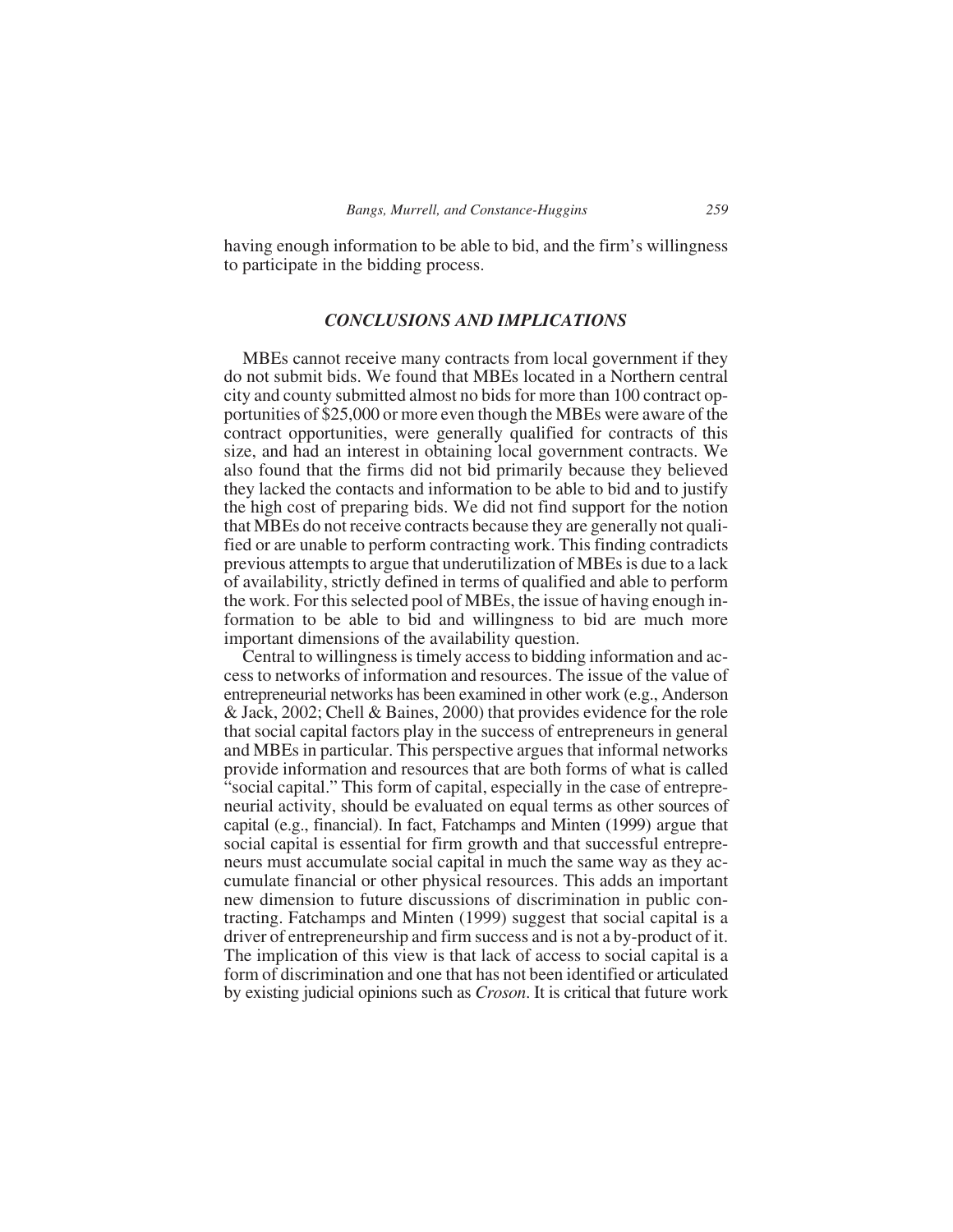examine the role that social capital plays in the differential success of MBEs versus traditional firms who participate in public contracting work.

An additional contribution of the current work is the methodological approach taken in our research. Our research focused on contract opportunities of \$25,000 or more because the problem of lack of MBE utilization exists in this set of contracts, and we sought to explain why MBEs get a small share of them. In addition, we focused on a set of mostly qualified and certified MBE firms. This is an important feature because it addresses the common concern that "qualified" MBEs are not available. Further, we provided a match between the scope of work of contract opportunities and the industries of the MBEs. Lack of bidding is less likely to be due to lack of "able" firms if firms are matched to opportunities. Thus, our methodology is able to focus attention on willingness as a determining factor in MBE bidding. Overall, our methodological approach helps to address some of the key limitations of previous disparity studies and outlined in the *Croson* case. These have given too little attention to determining qualified and able firms and almost no attention to determining willingness. A focus on eliminating barriers to submitting bids for willing MBEs is a vital area for future research and is essential to the development of more policies and programs aimed at the elimination of racial disparities in public contracting.

The findings of this study have a number of policy implications. First, local governments must pay closer attention to participation of minority firms in prime contracting. It is clear that minority-firm participation in prime contracts can greatly affect the overall share of contract spending received by minority firms.

Second, local governments must pay close attention to the size of prime contracts, such as those that are \$25,000 or more, where qualified MBEs are available but receive small shares of prime contract spending. It is important to establish which part of prime contract spending represents a problem for MBE utilization.

Third, some local governments need to do much more to increase bidding by qualified and interested MBEs for prime contracts, including determining why these firms are not bidding. It is the lack of bidding by qualified and interested minority firms, and not just the lack of qualified firms or discrimination, that is preventing MBEs from receiving contracts. Lack of bidding is likely to be a problem in the size categories of prime contracts where MBEs are underrepresented in the shares of contract spending. More outreach is needed to identify, encourage, and assist potential MBE bidders. Issues of financial support for the preparation of bids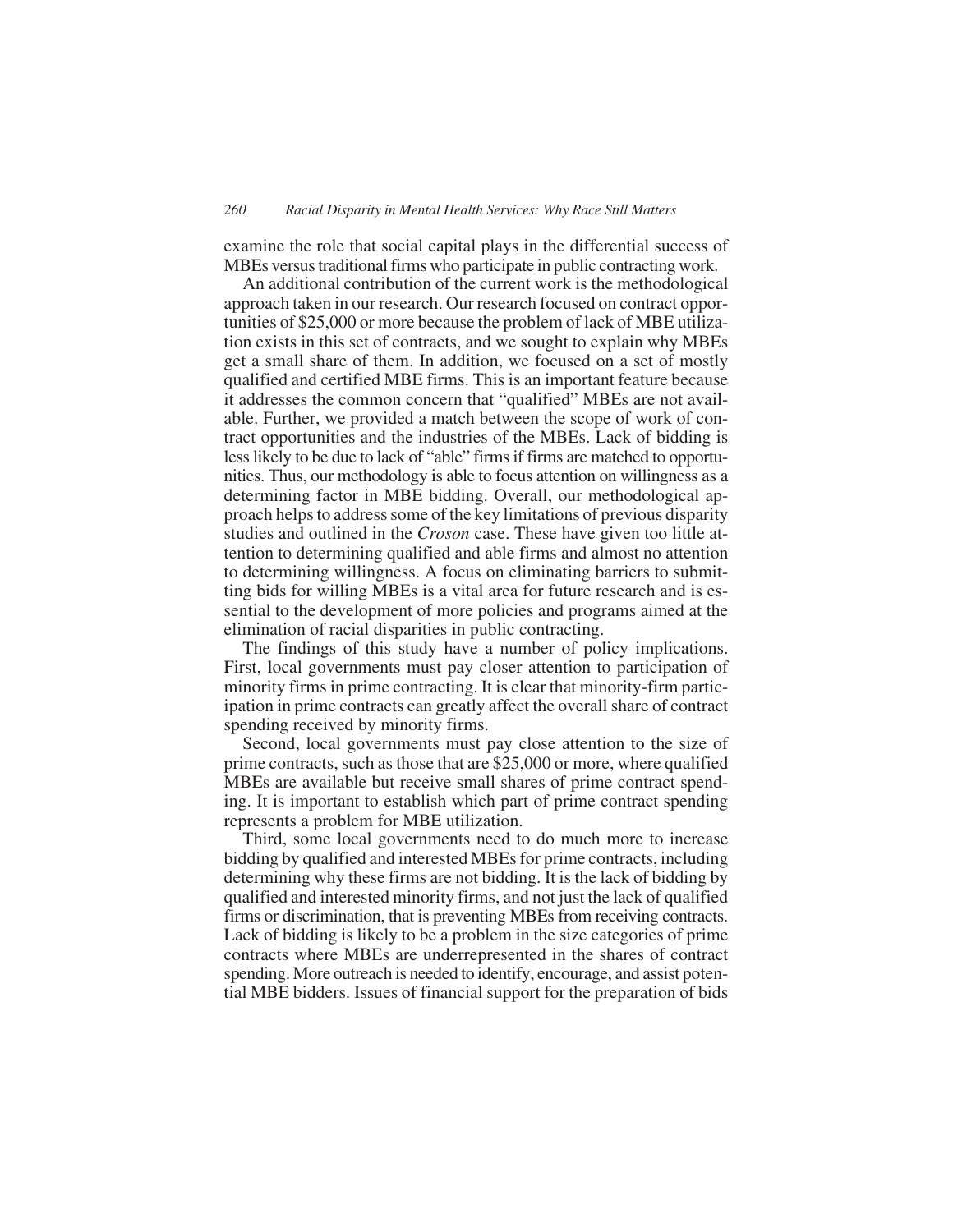and for the bonding of qualified MBEs should also be addressed in future policy and program efforts.

Fourth, local governments need to ensure that actual discrimination in prime contracting processes, such as withholding information from MBEs or providing late information to these but not majority firms, is not occurring. It is unlikely that perceptions of discrimination are completely unfounded. Increased bidding will have almost no effect on minority contracts if discrimination is widespread.

Lastly, "willingness" to participate in public contracting needs to be included as a criterion to determine overall effectiveness and impact of public contracting efforts at the local, regional and national levels. An appropriate measure of "willingness" would be the share of qualified and interested MBEs that submit bids and proposals for prime contracts in various size categories.

Only when qualified MBEs eagerly submit bids in proportionately appropriate numbers will their representation in awarded contracts increase. Attention to all of these essential policy implications will enhance MBE participation in bidding for government contracts.

#### **NOTES**

1. Two other studies on bid rates are known. First, Roper (1994) compared MBE availability rates and bid rates for prime contracts of the Port Authority of New York and New Jersey and found that bid rates were almost equal to availability rates. However, this study could not determine whether MBE bid rates were low since availability was defined as firms that had bid on or received contracts, and this was nearly the same group of firms as those defined as bidders. Second, Myers and Chan (1996) conducted a survey of MBE and majority firms in New Jersey and found that bid rates for state government contracts between the two groups were about equal. However, this finding is not definitive since MBEs responding to the survey may not have been representative of all MBEs in the state.

2. Certifications were by a county minority business office, a county transportation authority, and a local minority purchasing council. Note that the certification process for the county minority business office was a rigorous approach involving written documentation, site visits, and interviews. Many firms were denied certification and decertified in recent years, and nearly all of these actions were upheld when appealed to an independent board. Most (84%) of the 215 certified MBEs studied were certified by the county minority business office, and 16% were certified by the other two offices. The other two certification services appeared to be reliable. We found that they had certified only one of the firms that had been denied certification by the county minority business office.